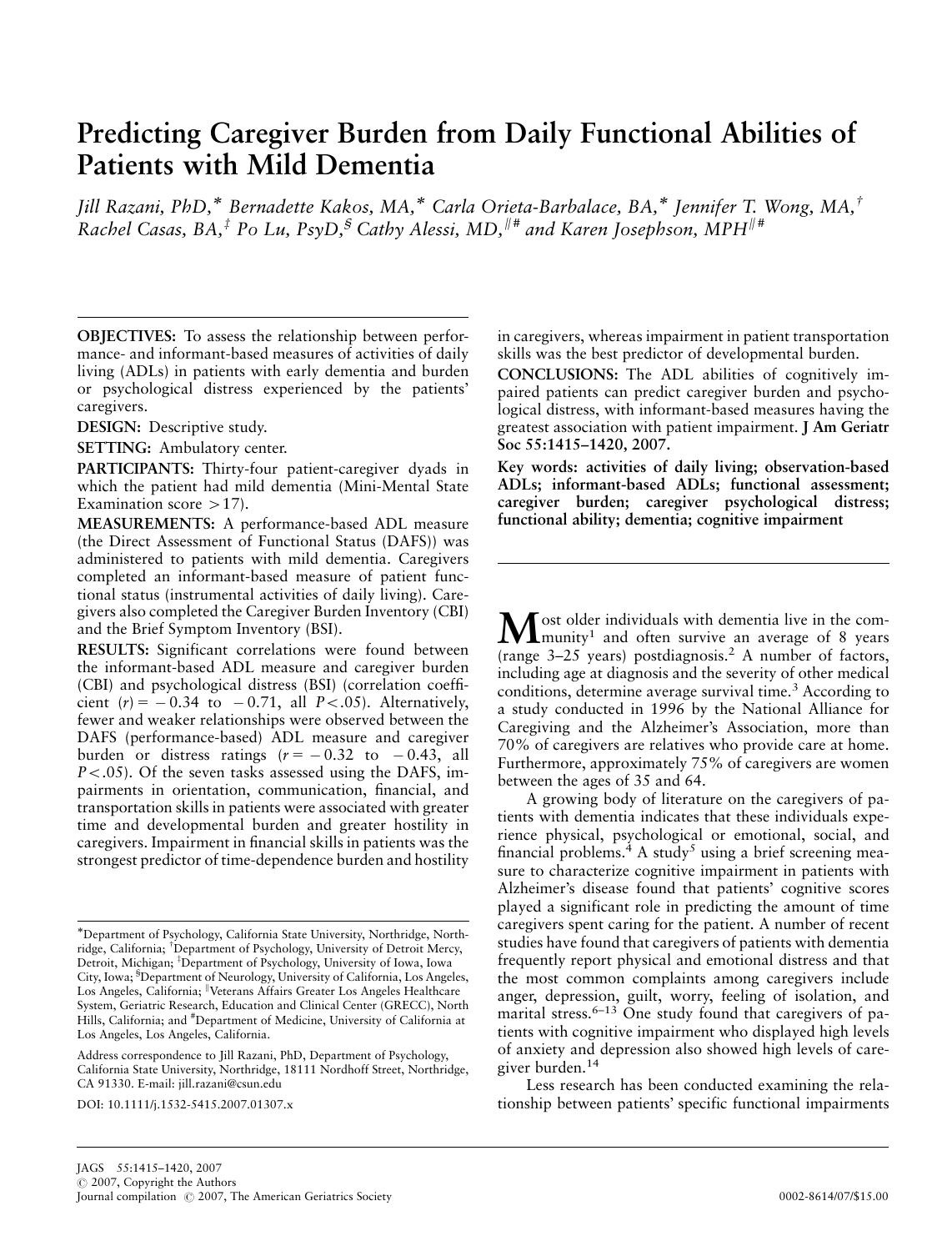and the burden and psychological distress experienced by caregivers. One study<sup>15</sup> revealed that scores of dementia patients on the Mini-Mental State Examination (MMSE) and behavioral inventories were related to the burden reported by caregivers. They also found significant associations between caregiver burden and a nonobservation-based activity of daily living (ADL) scale over a 2-year observation period. Similarly, another study<sup>16</sup> found that, when dementia severity surpassed a threshold of MMSE  $(<20$ ), the level of involvement with making medical decisions for the patient and burden increased for caregivers. A third study<sup>17</sup> found that burden ratings by caregivers of patients with mild dementia correlated more strongly with a caregiver-rated ADL measure than with a rater-observed ADL (patient functional) measure. This suggests that a caregiver's level of burden may affect his or her perception of the patient's ability or disability level.

The literature suggests that a large number of patients with cognitive impairment dwell in the community and are cared for by relatives who experience significant burden and that there may be a relationship between the patient's cognitive impairment and functional abilities and the level of caregiver burden.

The present study was designed to assess the performance-based and caregiver-rated ADLs of patients with relatively mild cognitive impairment and their relationship to the burden and psychological distress experienced by caregivers. An additional objective was to identify how well specific functional abilities of patients predict caregiver burden.

# METHODS

#### Participants

Thirty-four patients with various forms of mild cognitive impairment and their caregivers (26 spouses, 4 children, and 4 other kin) participated. The dyads selected for this project were dementia patients participating in a larger research study comparing functional status of older people with and without dementia funded by the National Institutes of Health. As part of the larger study, patients completed approximately 2.5 hours of testing, including the ADL tasks and a neuropsychological test battery that involved tests of memory, abstract reasoning, language, and information processing domains. The cognitively impaired patients were recruited from four sites, including an Alzheimer's Association center, a hospital-based geriatric center, a Veterans Affairs healthcare center, and a universitybased Alzheimer's disease center.

All patients were referred to the study with a predetermined diagnosis of dementia, based on a standard clinical evaluation by their primary physician or neurologist and neuropsychologist. Of the total 34 patients recruited, 23 were diagnosed with Alzheimer's disease, five with vascular dementia, and five with frontotemporal dementia, and one was given a Diagnostic and Statistical Manual of Mental Disorders diagnosis of dementia not otherwise specified. The demographic information for the patients and caregivers, including age, education level, and MMSE scores can be found in Table 1. As can be seen from this table, the patients and caregivers were on average nearing the end of their seventh decade of life and were relatively well educated. The patients were in the mild stages of dementia (as indicated by their MMSE scores) and resided at home with their caregivers.

All dyads were paid for their participation. Written informed consent was obtained from all patients and their caregivers. The institutional review boards at the California State University, Northridge, and the Veterans Affairs Greater Los Angeles Healthcare System approved the study.

## Measures

#### The Direct Assessment of Functional Status

This Direct Assessment of Functional Status (DAFS), a direct observation measure of ADLs, was administered to all patients. Seven functional abilities are assessed using the  $DAFS<sup>18</sup>$ .

- Time orientation: assesses the patient's orientation to person, place, and time
- $\bullet$  Communication skills: demonstrates the patient's abilities such as dialing a telephone, mailing a letter, and writing a check
- Transportation skills: identifies the patient's knowledge of road signs and driving rules
- $\bullet$  Financial skills: assesses the patient's ability to perform tasks such as balancing a checkbook or counting correct change
- Shopping skills: assesses the patient's ability to ''shop'' from a mock grocery store (by having patients recall shopping items they are provided to memorize and by providing a written shopping list)
- Grooming abilities: demonstrates the patient's ability to perform certain basic skills, including ability to comb hair or use a toothbrush
- Eating ability: demonstrates the patient's ability to perform tasks such as using utensils

Examiners presented the specific tasks to the patients and rated their ability based on observed performance. In the present sample, all participants obtained perfect scores on the grooming and eating subscales; therefore, the analyses focused on the total DAFS and the remaining five subscales: time orientation, communication, transportation, financial, and shopping skills.

#### Instrumental Activities of Daily Living

The instrumental activity of daily living  $(IADL)^{19}$  scale is a modified version of the Lawton and Brody<sup>20</sup> ADL measure. It assesses intermediate abilities such financial management and ability to shop as well as basic functional ability (e.g., bathing, feeding, grooming). In the present study, caregivers rated the patient on each of the 13 functional areas on a 3 point Likert scale with a total possible score of 26. Higher scores indicate higher functioning.

Several aspects of caregiver burden were assessed using two different measures.

# Caregiver Burden Inventory

The Caregiver Burden Inventory  $(CBI)^{21}$  is a 24-item, selfrated questionnaire. Each question is rated on a 5-point Likert scale. This instrument has been shown to be valid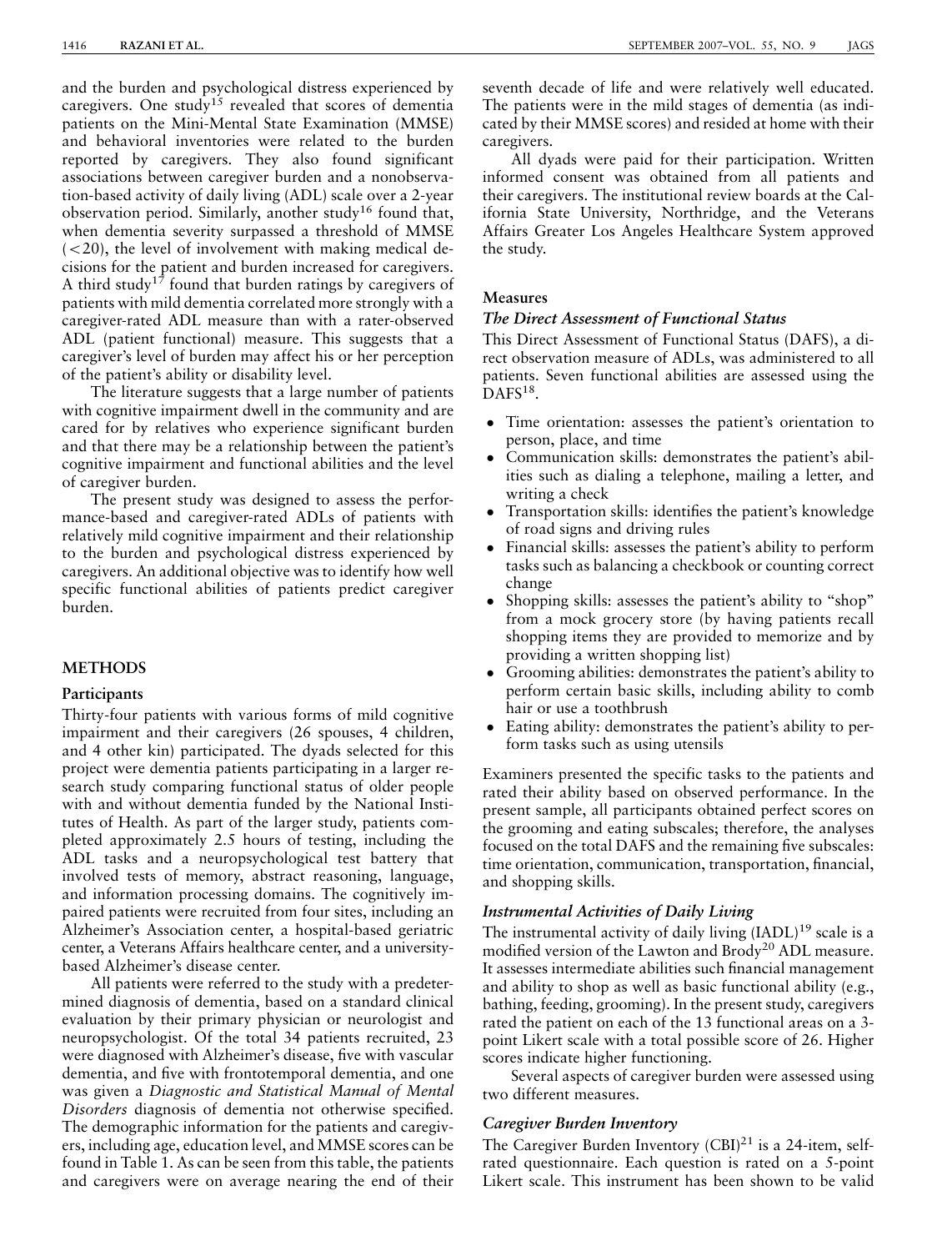and reliable and assesses multiple dimensions of caregiver burden. Research has also demonstrated that the items cluster into five factors that are designed to assess the following different aspects of caregiver burden:

- *Time-dependence* is the perceived burden due to restrictions on a caregiver's time imposed by the demands of caring for the patient.
- Developmental burden includes perceived feelings by the caregiver that they are ''out of sync'' with their peers or feelings of missing out on life.
- *Physical burden* describes chronic fatigue and damage to physical health of caregivers given the demands of caring for the patient.
- $\bullet$  Social burden refers to conflicts with other family members about care decision, or feelings of isolation such as not having time to maintain social relationships.
- Emotional burden describes a caregiver's negative feelings toward the care receiver, compounded by the caregiver's subsequent feelings of guilt for having these socially unacceptable feelings.

Scores range from 0 to 96, with higher scores indicating greater feelings of burden.

#### The Brief Symptom Inventory

The Brief Symptom Inventory  $(BSI)^{22}$  is a 53-item, multidimensional measure of psychiatric symptomatology that has been shown to assess caregiver distress in previous studies.<sup>23</sup> Participants are asked to rate how much in the previous week specific symptoms distressed them on a scale from not at all (0) to extremely (4). Nine subscale scores are obtained (high scores indicate elevated distress) from this measure. The outcome measures of interest for this study were three subscale scores: depression, anxiety, and hostility. Previous research has shown these three subscales of the BSI to be most important when assessing psychological distress in caregivers of patients with dementia, with the hostility and anxiety scales most specifically associated with caregiver burden.<sup>23</sup>

#### Data Analysis

Bivariate correlations were conducted to assess the relationships between the patients' DAFS and IADL scores (as rated by the caregivers) and the caregivers' CBI, BSI, and various demographic variables. To determine the unique variability accounted for by the patients' functional abilities in caregiver distress, stepwise regression analyses using the caregiver burden and psychological indices as the independent variable and observational (DAFS) subscale measures as the dependent variables were performed.

# RESULTS

Table 1 shows the average burden and psychological distress experienced by caregivers. It appears that the caregivers reported moderate burden on the CBI and moderate levels of hostility, anxiety and depression on the BSI scale.

Table 2 reveals stronger correlations between the informant (caregiver)-rated functional abilities of the patient (i.e., the I-ADL) and specific domains of caregiving and psychological distress than between the performance-based ADL task (i.e., the DAFS) and specific domains of caregiving and psychological distress. Relatively strong correlations were found between the informant-rated ADL and the CBI total score, the CBI time dependence subscale, and the CBI developmental burden subscale. Moderate correlations were found between the informant-rated ADL and CBI emotional burden subscale, the BSI depression index, and the BSI hostility index. There were fewer and weaker correlations between the performance-based ADL measure (i.e., the DAFS) and the caregiver measures. It appears that the patients' DAFS communication, transportation, and financial skills correlated best with caregivers' CBI time dependence, whereas the patients' DAFS orientation and transportation correlated most closely with the caregivers' CBI developmental burden. The patients' DAFS scores correlated only with the BSI hostility subscale, not the BSI depression or anxiety ratings. Specifically, patients' DAFS orientation, communication, financial and to some degree shopping skills correlated with the caregivers' hostility ratings.

The final set of analyses was performed to determine the unique variability the observation-based (DAFS) daily functioning in patients accounted for in the specific domains of caregiver burden and psychological distress. Table 3 presents the results of the stepwise regression analyses using the DAFS subscales as the dependent variables and the CBI subscales and BSI domains as the independent variable. The results indicate that the patients' DAFS financial scores uniquely accounted for variability in the caregivers' CBI time dependence and hostility ratings (approximately 14% and 15% of the variability, respectively).

| Table 1. Patient and Caregiver Demographic Information               |    |                 |                  |                                            |                                         |             |             |                   |  |  |
|----------------------------------------------------------------------|----|-----------------|------------------|--------------------------------------------|-----------------------------------------|-------------|-------------|-------------------|--|--|
|                                                                      |    | Age             | <b>Education</b> | Mini-Mental<br><b>State</b><br>Examination | Caregiver<br><b>Burden</b><br>Inventory | Hostility   | Anxiety     | <b>Depression</b> |  |  |
| <b>Demographic Information</b><br>N<br>Mean $\pm$ Standard Deviation |    |                 |                  |                                            |                                         |             |             |                   |  |  |
| Participant                                                          |    |                 |                  |                                            |                                         |             |             |                   |  |  |
| Alzheimer's disease                                                  | 23 | $73.2 + 7.0$    | $15.9 + 3.3$     | $23.1 + 6.3$                               |                                         |             |             |                   |  |  |
| Frontotemporal dementia                                              | 5  | $61.5 + 6.4$    | $13.0 + 1.3$     | $21.3 + 9.0$                               |                                         |             |             |                   |  |  |
| Vascular dementia                                                    | 5  | $75.0 + 7.0$    | $13.2 + 1.8$     | $23.2 + 4.2$                               |                                         |             |             |                   |  |  |
| Dementia not otherwise specified                                     |    | $65.0 \pm 0.0$  | $16.0 + 0.0$     | $24.0 + 0.0$                               |                                         |             |             | __                |  |  |
| Caregivers                                                           | 34 | $69.8 \pm 10.6$ | $14.4 + 2.7$     |                                            | $21.3 \pm 17.6$                         | $2.2 + 2.8$ | $3.0 + 3.1$ | $2.8 \pm 3.0$     |  |  |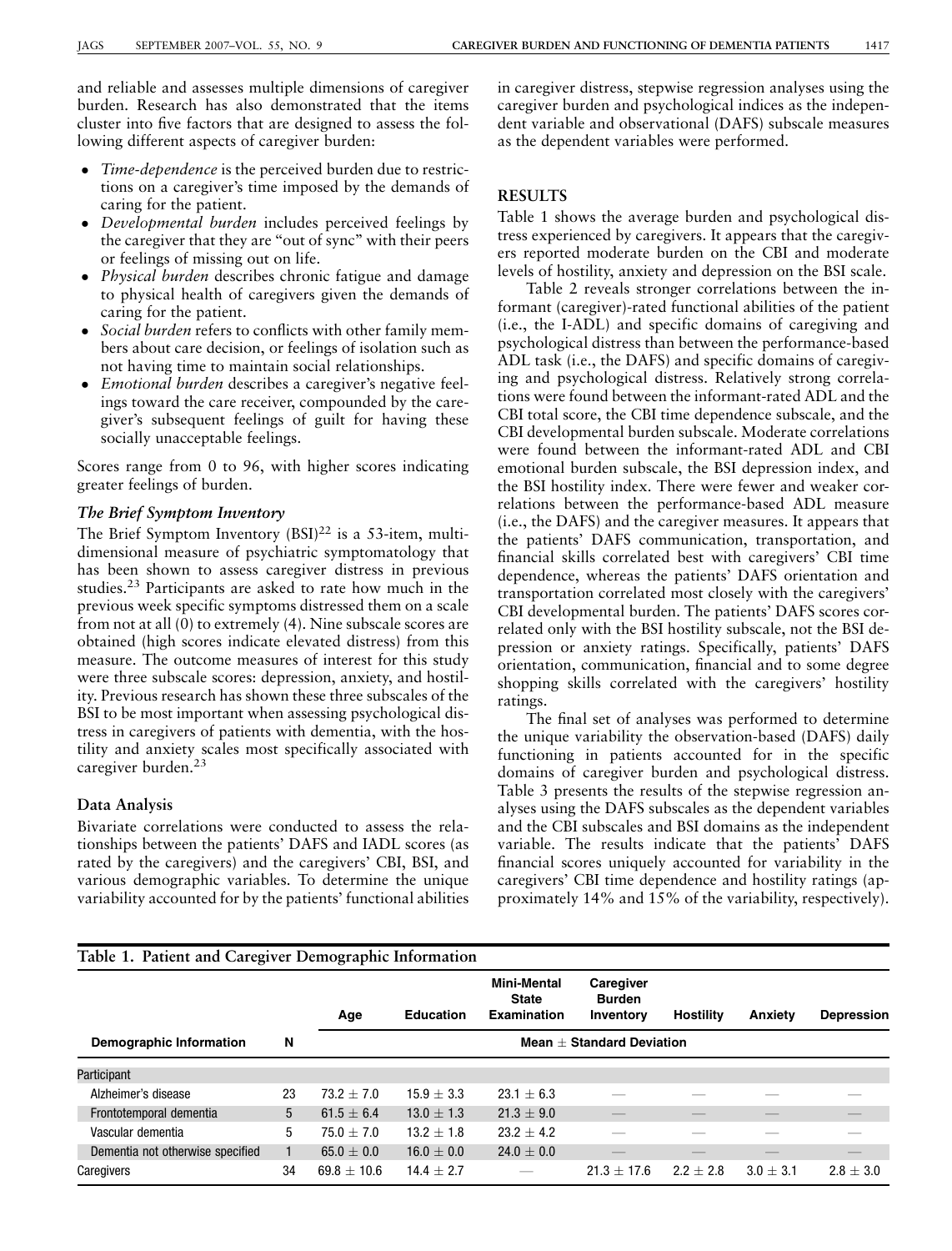| Table 2. Correlations Between Patients' Functional Ability and Caregiver Burden or Distress |                            |                              |                               |                                 |                         |                                                                |  |  |  |  |
|---------------------------------------------------------------------------------------------|----------------------------|------------------------------|-------------------------------|---------------------------------|-------------------------|----------------------------------------------------------------|--|--|--|--|
| <b>Tests and Subtests of Patient Functional Ability Tests</b>                               |                            |                              |                               |                                 |                         |                                                                |  |  |  |  |
| <b>DAFS</b><br>Total                                                                        | <b>DAFS</b><br>Orientation | <b>DAFS</b><br>Communication | <b>DAFS</b><br>Transportation | <b>DAFS</b><br><b>Financial</b> | <b>DAFS</b><br>Shopping | <b>Informant-Rated</b><br><b>Activities of</b><br>Daily Living |  |  |  |  |
|                                                                                             |                            |                              |                               |                                 |                         |                                                                |  |  |  |  |
| $-0.31$                                                                                     | $-0.30$                    | $-0.23$                      | $-0.28$                       | $-0.20$                         | $-0.24$                 | $-0.55***$                                                     |  |  |  |  |
| $-0.41**$                                                                                   | $-0.32^{+}$                | $-0.34*$                     | $-0.37*$                      | $-0.41***$                      | $-0.28$                 | $-0.71***$                                                     |  |  |  |  |
| $-0.34*$                                                                                    | $-0.34*$                   | $-0.20$                      | $-0.35*$                      | $-0.25$                         | $-0.26$                 | $-0.60***$                                                     |  |  |  |  |
| $-0.23$                                                                                     | $-0.21$                    | $-0.19$                      | $-0.27$                       | $-0.13$                         | $-0.15$                 | $-0.37*$                                                       |  |  |  |  |
| $-0.15$                                                                                     | $-0.23$                    | $-0.06$                      | $-0.12$                       | $-0.01$                         | $-0.15$                 | $-0.13$                                                        |  |  |  |  |
| $-0.05$                                                                                     | $-0.06$                    | $-0.10$                      | $-0.07$                       | $-0.11$                         | $-0.09$                 | $-0.34*$                                                       |  |  |  |  |
|                                                                                             |                            |                              |                               |                                 |                         |                                                                |  |  |  |  |
| $-0.11$                                                                                     | $-0.02$                    | $-0.13$                      | $-0.10$                       | $-0.11$                         | 0.01                    | $-0.43*$                                                       |  |  |  |  |
| $-0.28$                                                                                     | $-0.22$                    | $-0.29$                      | $-0.31$                       | $-0.29$                         | $-0.01$                 | $-0.30$                                                        |  |  |  |  |
| $-0.43**$                                                                                   | $-0.32*$                   | $-0.37*$                     | $-0.12$                       | $-0.42**$                       | $-0.31$                 | $-0.43*$                                                       |  |  |  |  |
|                                                                                             |                            |                              |                               |                                 |                         |                                                                |  |  |  |  |

Table 2. Correlations Between Patients' Functional Ability and Caregiver Burden or Distress

DAFS = Direct Assessment of Functional Status.

 $P<$  \* .05, \*\* .01, \*\*\* .001.

Additionally, the patients' DAFS transportation scores uniquely accounted for approximately 9% of the variability in caregivers' CBI developmental scores.

# DISCUSSION

The purpose of the present study was to investigate the association between patients' functional abilities (as measured using a performance-based and a caregiver-rated instrument) and their caregivers' level of burden and psychological distress. A number of interesting findings were revealed.

It appears that there are greater numbers of significant correlations, with larger magnitude of relationship, between the caregiver-rated assessment of patient ADLs and the caregivers' own reported burden and psychological distress than between the performance-based measure of ADLs and caregiver burden and psychological distress. These correlations suggest that the caregivers who reported restrictions in their time, problems in their development relative to peers, greater physical problems, poorer emotional wellbeing, greater feelings of hostility, and greater depression tended also to rate functioning low in patients. These findings are not surprising and are consistent with previous reports. One study found that caregivers tend to rate patients' functional abilities in most domains lower than those measured through observation.<sup>17</sup> They posit that this is likely, because caregivers' own level of burden in caring for the patient influences their judgment ratings for what the patient is able to perform. Previous studies that have examined self- and informant reports of functional ability in healthy older adults have found that the informants who spend more time helping the subject tend to rate the subject as less capable than do the subjects themselves.<sup>24</sup> Similarly, other studies have demonstrated that the closer the relationship is between the patient and the caregiver, the more likely the

| Table 3. Results of Stepwise Regression Analyses with Caregiver Burden and Psychological Distress Measures Entered |  |  |  |  |  |  |
|--------------------------------------------------------------------------------------------------------------------|--|--|--|--|--|--|
| as the Independent Variable and Observational Subscale Measures Entered as the Dependent Variables                 |  |  |  |  |  |  |

| <b>Caregiver Subscale</b><br><b>Measure</b> | <b>Direct Assessment</b><br>of Functional<br><b>Status Variable Entered</b> | <b>Adjusted Coefficient of</b><br><b>Determination</b> | Standardized B | <b>F-Value</b> | P-Value |
|---------------------------------------------|-----------------------------------------------------------------------------|--------------------------------------------------------|----------------|----------------|---------|
| <b>Caregiver Burden Inventory</b>           |                                                                             |                                                        |                |                |         |
| Time dependence                             | Financial                                                                   | 0.14                                                   | $-0.41$        | 6.47           | .01     |
| Development                                 | Transportation                                                              | 0.09                                                   | $-0.35$        | 4.40           | .04     |
| Physical                                    |                                                                             |                                                        |                |                |         |
| Social                                      |                                                                             |                                                        |                |                |         |
| Emotional                                   |                                                                             |                                                        |                |                |         |
| <b>Brief Symptom Inventory</b>              |                                                                             |                                                        |                |                |         |
| Depression                                  |                                                                             |                                                        |                |                |         |
| Anxiety                                     |                                                                             |                                                        |                |                |         |
| Hostility                                   | Financial                                                                   | 0.15                                                   | $-0.42$        | 6.73           | .01     |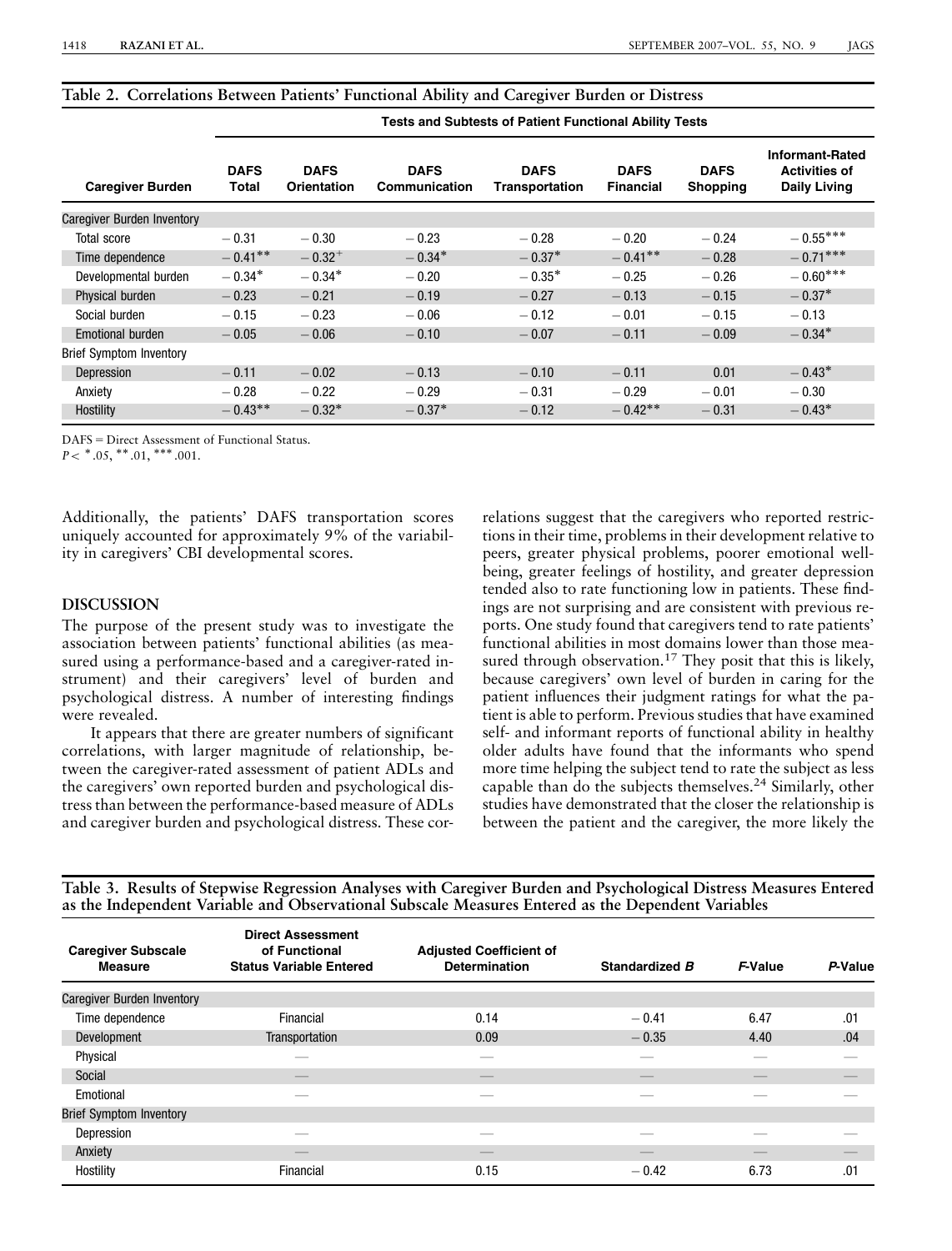caregiver is to rate the patient's daily functional impairments as greater.<sup>25,26</sup> Given that the caregivers were relatives who resided with the patient and spent a great amount of time caring for the patient, it is not surprising that there is a strong association between caregivers' level of distress and their perceptions about the patients' functional ability. These findings, combined with those in the literature, would suggest that caregivers tend to align their perception of the patient's functional ability with their own level of burden and the psychological distress caused by caring for the patient. Thus, as the caregiver's stress and burden in caring for the patient increases, their judgment about what the patient is capable of performing tends to decrease. For this reason, caution is advised against using proxy (e.g., caregiver-rated) ADL estimates as the sole measure of patients' functional capacity.

The finding of fewer and weaker relationships between caregiver distress and patients' functional ability when assessed using a performance-based measure than when using an informant-based measure is interesting. Surprisingly, there was a relationship between only two areas of caregiver burden (time dependence and developmental burden) and the patients' overall functional ability as measured according to the observation test. This is also consistent with previous findings<sup>17</sup> and implies that there may be other factors, aside from the patients' actual abilities, that contribute to a caregiver's feelings of distress. Furthermore, the current results imply that patients' functional disabilities directly relate to time pressures and caregivers feelings of being out of synchrony with their peers. Also, the lower the patient's functional ability, the greater the hostility reported by the caregiver. These findings can be useful when planning treatment for patients and their caregivers.

A third interesting outcome is that not all observed functional impairments create burden for caregivers. In the present study, transportation needs, disorientation, and lack of financial skills in the patient were associated with the greatest burden in terms of time demands and other restrictions in caregivers. Similarly, transportation needs and disorientation in patients were more strongly related to caregivers' sense of being out of sequence or ''off time'' in development relative to peers. Observed functional disability in patients did not appear to be related to other various aspects of caregiver burden such as physical, social, and emotional. In terms of the caregivers' psychological distress, areas of the patients' functional disability (with the exception of transportation dependence) tended to be related to caregivers' ratings of hostility but not anxiety or depression. The lack of relationship between caregiver depression and patient functioning has been reported, $17,23$ although given the reported relationship between caregiver burden and anxiety, $23$  a relationship between caregiver anxiety and patients' functional ability was expected. The current results would suggest that, as the functioning of the patient declines (in almost every domain), feelings of hostility rise in caregivers, which may be detrimental to the relationship between the patient and caregiver.

Finally, specific disabilities in patients predicted caregiver experience. Patients' ability to manage finances was the single most significant predictor of time dependence burden and hostility experienced in the caregiver. This implies that, of all of the functional impairments the patient displays, the need for the caregiver to take over the financial responsibilities of the household (e.g., write checks, balance the checkbook) creates the greatest time demand and leads to feelings of hostility. Similarly, transportation dependence in the patient was the single best predictor of developmental burden in the caregiver. These results also seem to fit within the context and demographic composition of the sample. The majority of the caregivers in the sample were female and spouses (77% and 76%, respectively) of the patient. It could be speculated that, before the dementing illness, the family had traditional roles, with the husband handling the financial and driving demands. The current role reversal, in addition to all of the other changes and demands on the caregiver, may be leading to greater hostility and resentment. Unfortunately, data were not available regarding how the household responsibilities were distributed before the patient's illness. Obtaining such information in future studies would allow for more in-depth interpretation of the current results.

The findings from the current study provide some practical application for practitioners who treat patients with dementia and their families. Taken together, the results suggest that, when functional impairments are observed in patients, or even reported by the caregivers, healthcare providers can alert caregivers to the types of burden and psychological distress they are likely to experience. For example, the data would suggest that caregivers are likely to feel burdened emotionally and physically, in terms of their time and their feelings of being in synchrony with their peer groups. They are less likely to feel socially burdened by cognitive impairments displayed by the patient they care for. Additionally, healthcare providers should be alerted to the fact that functional disability in the patient may lead to hostility and anxiety in caregivers, more so than depression. This information can aid healthcare providers in assisting caregivers with finding appropriate support groups and, if necessary, respite care, given that, as functional impairments increase in patients, so does the aforementioned burden and psychological distress.

# **CONCLUSIONS**

The findings of the current study indicate that healthcare professionals can use level of functioning of patients with dementia to predict the type and degree of burden and psychological distress a caregiver is likely to experience. Informant- and observation-based ADL tests should be administered to patients with dementia whenever possible. Caregiver ratings of a patient's ADLs appear to predict burden and psychological distress in caregivers better than observation-based ADLs. This is most likely because caregivers' own feelings of burden affect their subjective ratings of the patient's abilities. For this reason, observation-based tasks most likely provide a more-accurate indication of the patients' true abilities but are not as likely to predict the caregiver's level of burden.

#### ACKNOWLEDGMENTS

Financial Disclosure: This study was supported by National Institute of General Medical Sciences (NIGMS) Grant GM048680 to JR. Additional support for the project was provided by NIGMS Grants GM63787 (Minority Biomedical Research Support Program-Research Initiative for Sci-